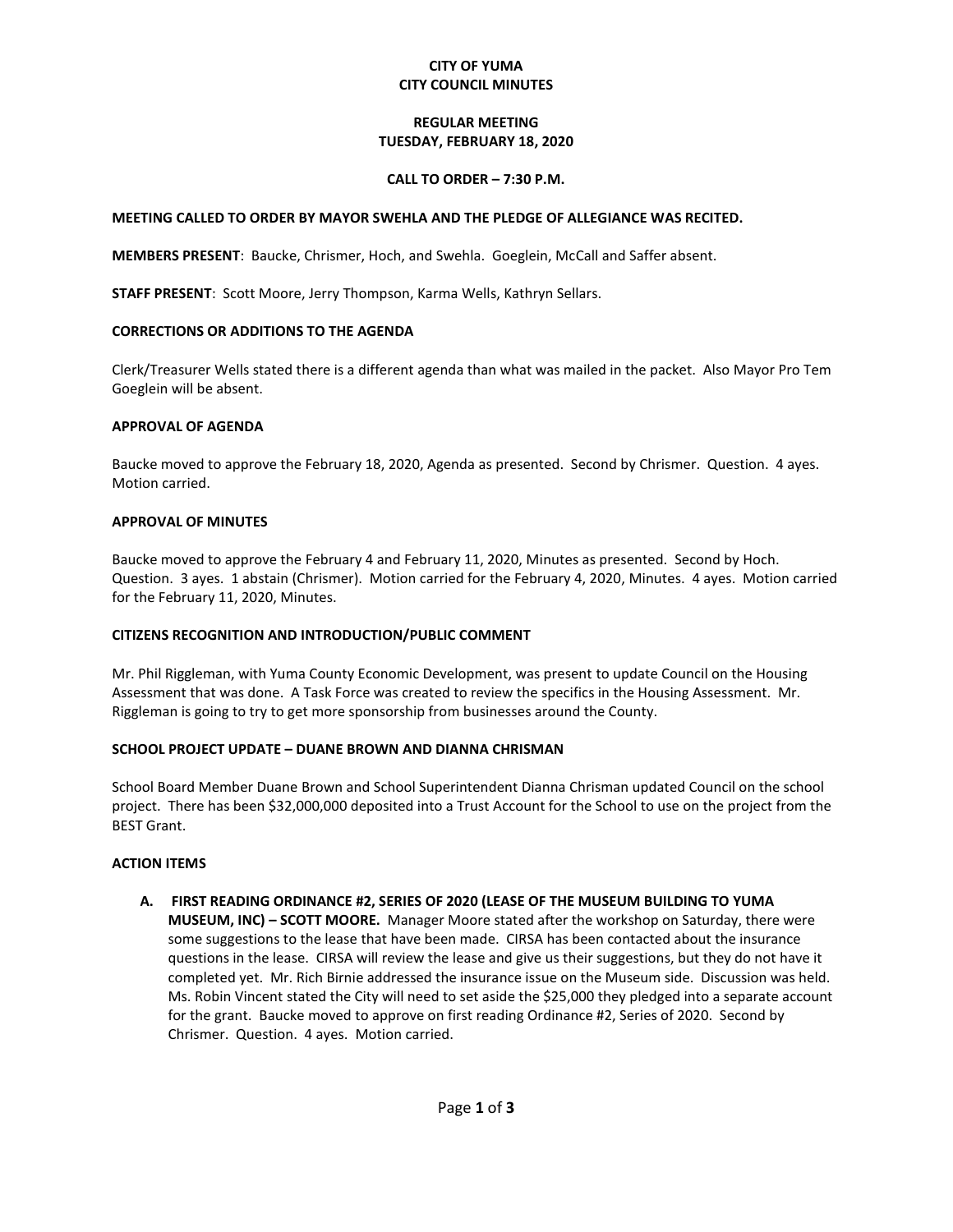- **B. APPROVAL OF MAYOR SIGNATURE ON MUSEUM GRANT APPLICATION – COUNCIL.** Attorney Sellars stated she reviewed a blank grant application and is okay with the Mayor signing the grant application. Hoch moved to approve the Mayor's signature on the Museum Grant application. Second by Baucke. Question. 4 ayes. Motion carried.
- **C. PUBLIC HEARING ON LIQUOR LICENSE RENEWAL FOR NELSON INN – LOCAL LICENSING AUTHORITY, KARMA WELLS.** Clerk/Treasurer Wells stated Mr. Rich Nelson turned in the paperwork to renew his liquor license for the Nelson Inn. There were no issues with the Yuma Police Department, but there was an issue with the State Liquor Division. Mr. Nelson stated there was a sting operation at the hotel and his employee sold to a minor. Public hearing was held. No comments were made. Public hearing was closed. Baucke moved to approve the liquor license renewal for Nelson Inn. Second by Chrismer. Council Member Chrismer suggested documenting any training done with employees. Question. 4 ayes. Motion carried.
- **D. TEMPORARY LIQUOR LICENSE APPROVAL FOR HIGH PLAINS RECREATION- LOCAL LICENSING AUTHORITY, KARMA WELLS.** Clerk/Treasurer Wells stated High Plains Recreation has turned in the paperwork for a temporary liquor license while their transfer application is being reviewed. Baucke moved to approve the temporary liquor license for High Plains Recreation. Second by Hoch. Question. 4 ayes. Motion carried.
- **E. APPOINTMENT OF ELECTION JUDGES – KARMA WELLS.** Clerk/Treasurer Wells provided Council with a list of election judges. The list of judges includes Joann Runge, Janelle Devlin, Gwenyth Davidson, and Marcia Shay. Alice Tuell and Barbara Baker were listed as alternate judges. Hoch moved to appoint the election judges. Second by Chrismer. Question. 4 ayes. Motion carried.
- **F. RESOLUTION #13, SERIES OF 2020 (CDOT AIRPORT GRANT FOR FUEL FARM) – SCOTT MOORE.** Manager Moore stated this is for a grant from CDOT for the Fuel Farm at the Airport. This grant is for \$450,000. Baucke moved to approve Resolution #13, Series of 2020. Second by Chrismer. Question. 4 ayes. Motion carried.
- **G. APPROVAL OF BILLS – KARMA WELLS.** Clerk/Treasurer Wells provided Council with additional lists of bills. Hoch moved to approve the bills. Second by Chrismer. Question. 4 ayes. Motion carried.
- **H. PURCHASES IN EXCESS OF \$5,000 – SCOTT MOORE.** Manager Moore stated the Electric Department is working on the LED lighting replacement program and need to purchase street lights for \$10,881.50. Baucke moved to approve the LED lighting purchase of \$10,881.50. Second by Chrismer. Question. 4 ayes. Motion carried.

The second item is a donation to replace scoreboards at the baseball fields. We will receive a donation from the Jeff Armstrong Memorial Foundation and make the purchase to replace the scoreboards for \$19,669. Baucke moved to approve the scoreboard replacement of \$19,669. Second by Chrismer. Question. 4 ayes. Motion carried.

### **ADDITIONAL BUSINESS**

None.

**REPORTS**

### **CITY MANAGER, SCOTT MOORE**

None.

### **CITY CLERK/TREASURER, KARMA WELLS**